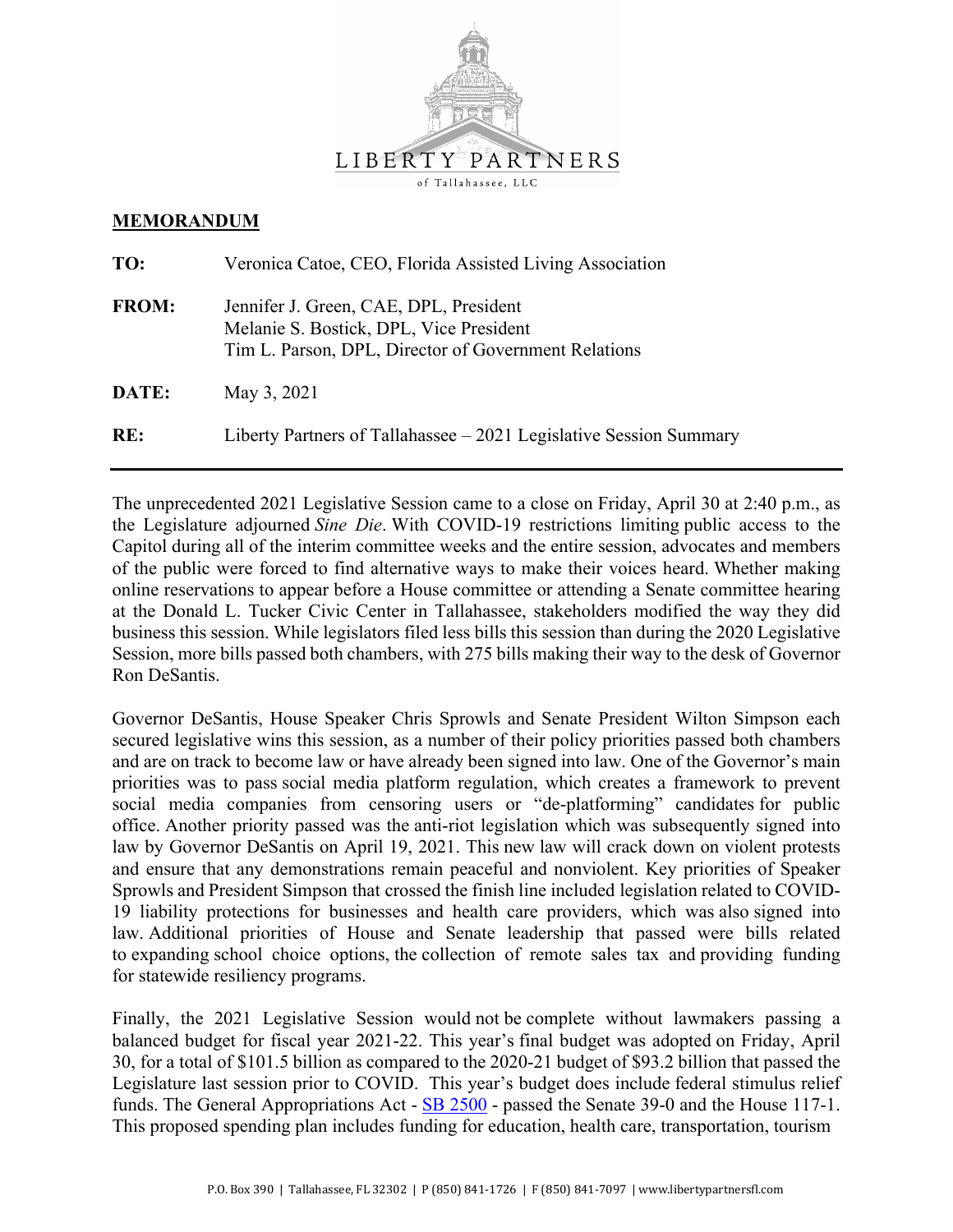and economic development, criminal and civil justice and agriculture, environment and general government. The proposed budget also includes pay raises for state employees, tax breaks for Florida families, tourism marketing funding, bonuses for first responders and teachers, water quality improvements and infrastructure upgrades.

For the 2021 Legislative Session the Governor proposed a \$96.6 billion budget. After the House proposed a \$97.1 billion spending plan and the Senate proposed \$95.0 billion, both chambers approved a final budget of \$101.5 billion. Governor DeSantis now has power to approve the budget or use his line-item veto authority for specific items in the budget.

See the budget comparison below:

#### **2020 Legislative Session (FY 2020-21)**

| Budget passed by the Legislature: | \$93.2 billion |
|-----------------------------------|----------------|
| Governor yeto:                    | \$1 billion    |
| Final approved budget:            | \$92.2 billion |

### **2021 Legislative Session (FY 2021-22)**

| Budget passed by the Legislature: | $$101.5$ billion |
|-----------------------------------|------------------|
| Governor veto:                    | <b>TRD</b>       |
| Final approved budget:            | <b>TRD</b>       |

Additionally, Governor DeSantis struck a deal with the Seminole Tribe of Florida to extend the Seminole Compact for 30 years and to finalize this deal, the Legislature must ratify the compact. Both Speaker Sprowls and President Simpson announced late in session that a Special Session on gaming scheduled for the week of May 17 will be held to ratify this compact. The compact between the state and the Seminole Tribe is projected to bring at least \$2.5 billion in revenue to the state over the next five years and nearly \$6 billion through 2030. Legislation related to gaming that was introduced during this past session will mostly likely be re-introduced and reconsidered during this time.

Below is a list of general priority bills that passed and failed the Legislature followed by a list of the priorities pieces of legislation we worked on your behalf.

#### **KEY ISSUES THAT PASSED**

The Legislature succeeded in passing several pieces of impactful legislation this session that included some of the issues below:

**COVID-19 Liability Protections for Businesses and Healthcare Providers (SB 72 by Senator Jeff Brandes)** – The bill provides legal protections to businesses, schools, nonprofits, religious organizations and health care providers that are following COVID-19 protocols from frivolous lawsuits. (Signed into law on March 29)

**Collection of Remote Sales Tax (SB 50 by Senator Joe Gruters)** – The bill requires retailers with no physical presence in Florida to collect and remit applicable sales tax, provided they have a substantial number (over \$100,000 annually) of remote sales in the state. (Signed into law on April 19)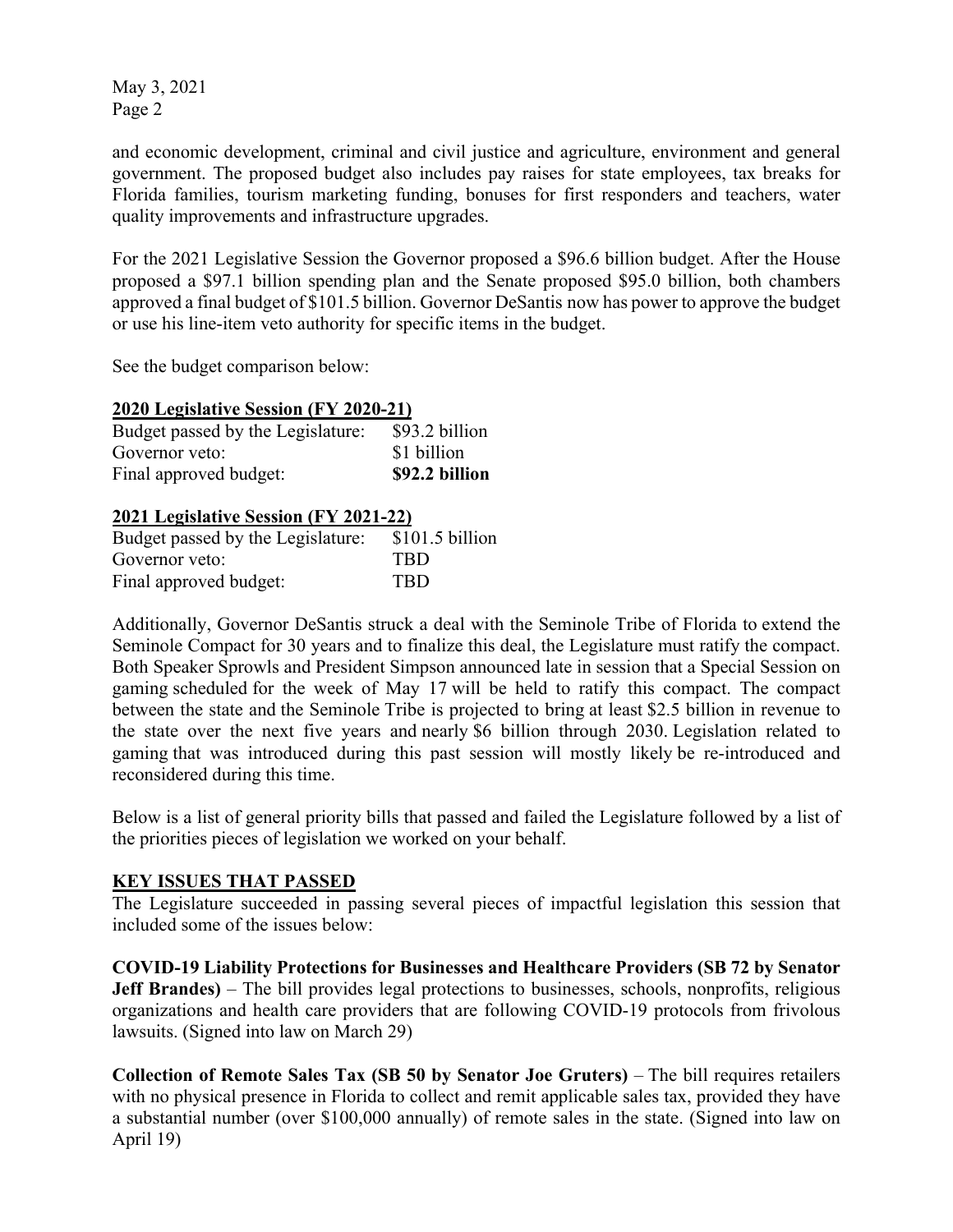**Child Welfare Reform (SB 80 by Senator Jason Brodeur and SB 96 by Senator Lauren Book)** – Two measures relating to child welfare were passed to support youth by better preparing them for adulthood and providing support to older foster youth who age out of care. They also contain provisions to protect child victims of abuse and sexual abuse by updating reporting requirements and data collection.

**Expanded School Choice Options for K-12 (HB 7045 by Representative Randy Fine) –** Legislation provides the largest expansion of school choice in the nation by increasing the eligible household income cap, including special-needs scholarships and extending scholarships to students already in private school.

**Social Media Platform Regulation (SB 7072 by Senator Ana Maria Rodriguez) –** The bill would fine social media companies for knowingly de-platforming political candidates but would not apply to temporary social media bans on a candidate or instances where a social media platform removes specific posts that violate that platform's terms of service.

**Tax Relief for Families and Businesses (HB 7061 by Representative Bobby Payne) –** The Legislature passed a tax package that includes several provisions including the creation of a sales tax holiday (Freedom Week) from Thursday, July 1, through Wednesday, July 7, 2021, exempting certain purchases for outdoor activities – such as boating, camping and outdoor sporting events; also includes back-to-school and disaster preparedness tax holidays.

**Anti-riot Legislation (HB 1 by Representative Fernandez-Barquin) –** Creates one of the strongest anti-mob violence laws in the country to protect peaceful protests and law enforcement by defining a riot, changing law enforcement budgeting policies and adding penalties for crimes committed during riots.

**Statewide Flooding and Sea-level Rise Resilience Plan (SB 1954 by Senator Ray Rodrigues)** – The bill establishes a fund up to \$100 million annually for resiliency projects designed to address areas of the state most at risk from coastal flooding and rising seas.

**Election Reform (SB 90 by Senator Dennis Baxley)** – Legislation was passed to limit to the use of ballot drop boxes and who can help pick up or deliver a voter's mail-in ballot and additional guidelines on requesting a ballot by mail, signature verification and the collection of ballots.

**Elimination of No-fault Auto Insurance (SB 54 by Senator Danny Burgess)** – The legislation would remove the requirement for carrying Personal Insurance Protection (PIP) insurance and only require that motorists need to have bodily-injury coverage.

### **KEY ISSUES THAT FAILED**

Several high-profile issues that did not end up passing during the 2021 Legislative Session include:

**Consumer Data Privacy (HB 969 by Representative Fiona McFarland/SB 1734 by Senator Jennifer Bradley)**– The bills would have required companies that maintain consumer data to publish a privacy policy for personal information. The legislation would have also created certain rights for consumers that would have allowed them to access to their personal data that was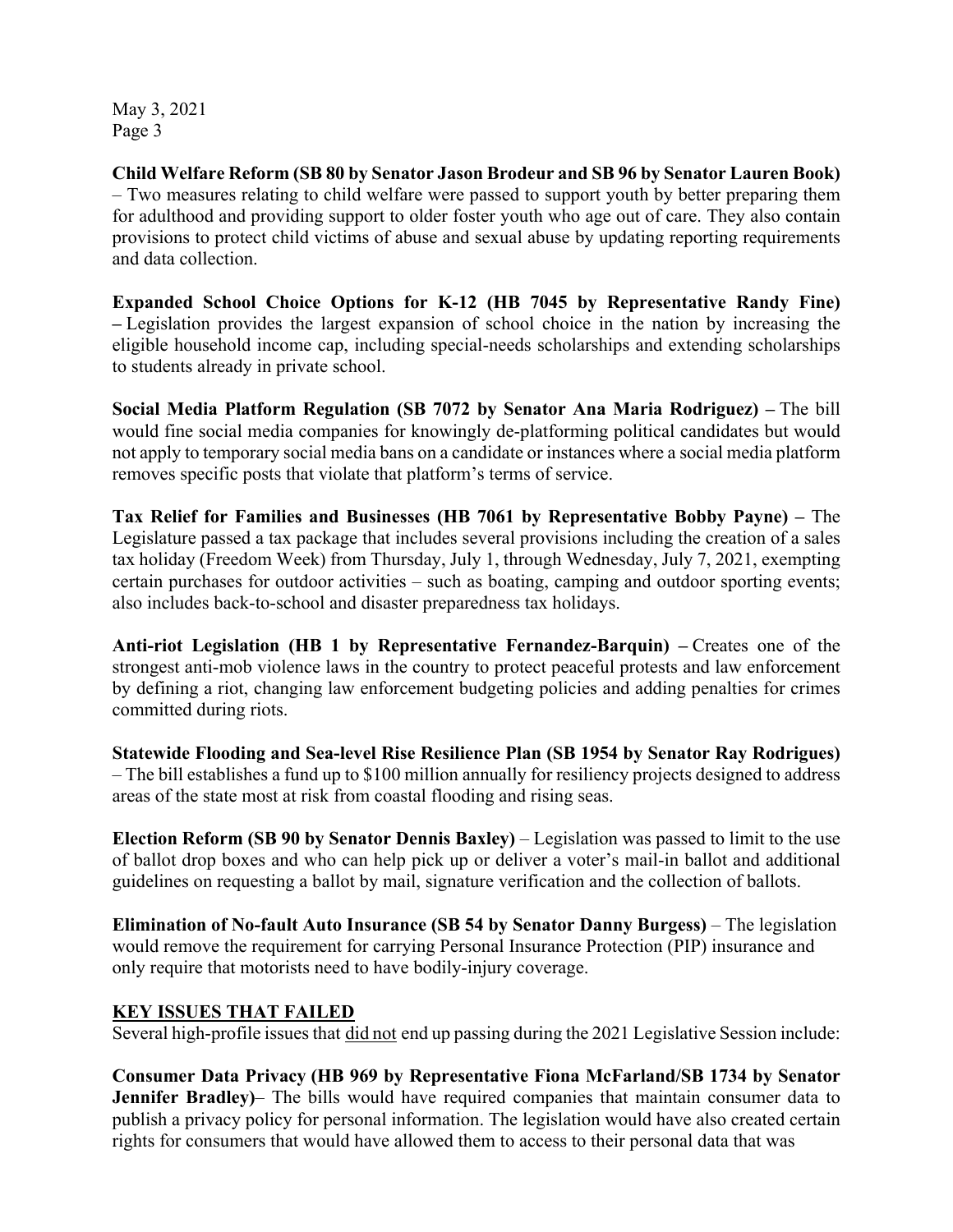collected, correct or delete personal information and the ability to decline the sale or sharing of personal data. The legislation ultimately died on the House floor.

**Vacation Rentals (HB 219 by Representative Jason Fischer/SB 522 by Senator Manny Diaz)** – The bills would have preempted the licensing and inspection of short-term rentals to the state. It would also have preempted the regulation of advertising platforms to the state and increased requirements that are put on advertising platforms. Local governments that adopted vacation rental ordinances or laws prior June 1, 2011 would have been grandfathered in and not affected by the legislation. The House and Senate bills both died in committee.

**Tourist & Convention Development Taxes (HB 1429 by Representative Bryan Avila/SB 2008 by Senator Manny Diaz)** - The bill would have authorized tourist development or convention development tax revenue to be used to finance flood mitigation projects or improvements. The bill would also have required any imposition or increase of these taxes to be approved by referendum. The legislation passed the House but died in a Senate committee.

**Medical Marijuana (HB 1455 by Representative Spencer Roach/SB 1958 by Senator Ray Rodrigues)** – This legislation would have capped the supply and potency of medical marijuana that is prescribed by physicians. The bill would also have prohibited a physician from prescribing marijuana to an individual under the age of 18, other than low-potency THC. Medical marijuana treatment centers would have also been required to recall any product that did not meet health and safety standards. The House bill died in committee while the Senate bill never received a committee hearing.

**Retirement (SB 84 by Senator Ray Rodrigues)** – This controversial legislation would have required members of the Florida Retirement System to enroll in a defined contribution retirement plan such as a 401(k) instead of the current defined benefit pension plan. The proposal faced pushback by a number of groups and the Senate bill died in committee. The legislation was not filed in the House.

**Employee Organizations (HB 835 by Representative Cord Byrd/SB 1014 by Senator Dennis Baxley)** – The legislation would have required individuals to sign an authorization form before joining an employee organization such as a union. Dues and uniform assessments would also have been prohibited from being deducted from employee salaries. Certain membership information and documentation would have also been required under the legislation. The House bill died on the floor while the Senate bill died in committee.

**School Board Term Limits (HB 1461 by Representative Sam Garrison/SB 1642 by Senator Joe Gruters)** – Under this legislation, if voters approved a constitutional amendment in 2022, school board members would have been limited to serving a maximum of eight years.

**Reemployment Assistance (SB 1906 by Senator Jason Brodeur)** – This legislation would have increased unemployment benefits from a maximum of \$275 a week to \$375 a week. The bill passed the Senate but died in the House.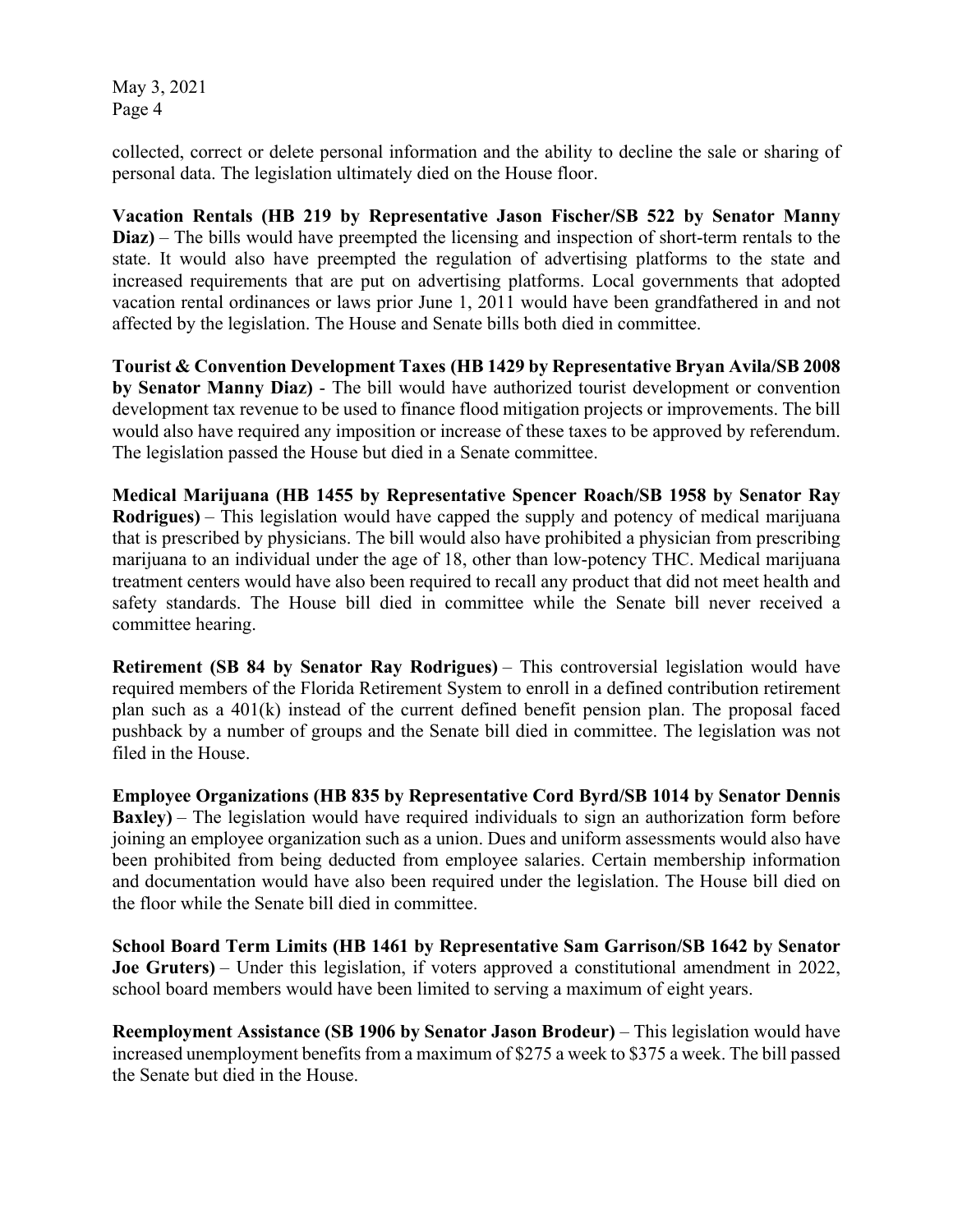### **FLORIDA ASSISTED LIVING ASSOCIATION LEGISLATIVE PRIORITIES**

**COVID-19 Liability Protection for Health Care Providers -** One of the biggest priorities for FALA this session was also a top priority of the Florida Governor and Legislature. Providing COVID-19 liability protection to businesses and health care providers received considerable attention and moved through the legislative process quickly enough to be the first bill during the 2021 Legislative Session to be passed by the Legislature and signed into law by Governor DeSantis. We worked extremely close with other ALF associations, as well as many other stakeholders within the coalition to ensure that meaningful legislation was enacted to ensure protections for ALFs were included. SB 72 by Senator Jeff Brandes would ultimately provide protections for both businesses and long-term care providers. FALA was successful in advocating for many of the provisions necessary to ensure their members would not be subjected to frivolous lawsuits. On March 29, the new legislation was enacted to heighten legal protections for defendants facing COVID-19 related lawsuits. Specifically, the law provides civil immunity for entities that make a "good faith" effort to comply with government-issued health and safety guidance. This legislation is designed to eliminate the threat of unnecessary litigation for businesses and facilities already left financially vulnerable by the pandemic.

**Dementia-related Staff Training -** There was legislation filed this session that would have mandated ALF's direct care workers to take training relating to Alzheimer's disease or related disorders (ADRD) in an attempt to create uniformity among the long-term care industry. However, many of these provisions would have resulted in unnecessary training hours for staff and negatively impacted those with no interaction with residents with ADRD.

Liberty Partners of Tallahassee engaged both sponsors of the bill early in the legislative process to make them aware of FALA's concerns. We worked especially close with Senator Audrey Gibson - who filed SB 634 - on compromise language regarding the number of training hours that should be required. However, our recommendations were not included in the bills as they moved quickly through the legislative process, receiving broad bipartisan support. However, on April 14, other coalition representatives from the Florida Senior Living Association, Florida Conference of Catholic Bishops and Liberty Partners President Jennifer Green - on behalf of FALA - spoke in opposition to the bill and addressed many questions from lawmakers. While HB 309 by Representative Cord Byrd passed through its final committee that day and was in position for a final vote by the House, the Senate version of the bill was not considered in its final committee of reference. Much of this successful result can also be contributed to all the members of FALA who responded to their Call-to-Action to encourage the Senate Chair of Appropriations - Senator Kelli Stargel - to not support the bill and her ultimate decision not to consider the bill in her committee.

**Personal Protective Equipment -** This session we also advocated to explicitly include ALFs in legislation (HB 1353/SB 1760) that would provide personal protective equipment (PPE) to health care providers at-cost from the Department of Emergency Management (DEM). However, the bill language was later amended into the Emergency Management package (SB 2006) that ultimately passed and has since been signed into law by Governor DeSantis. The legislation

May 3, 2021 Page 6